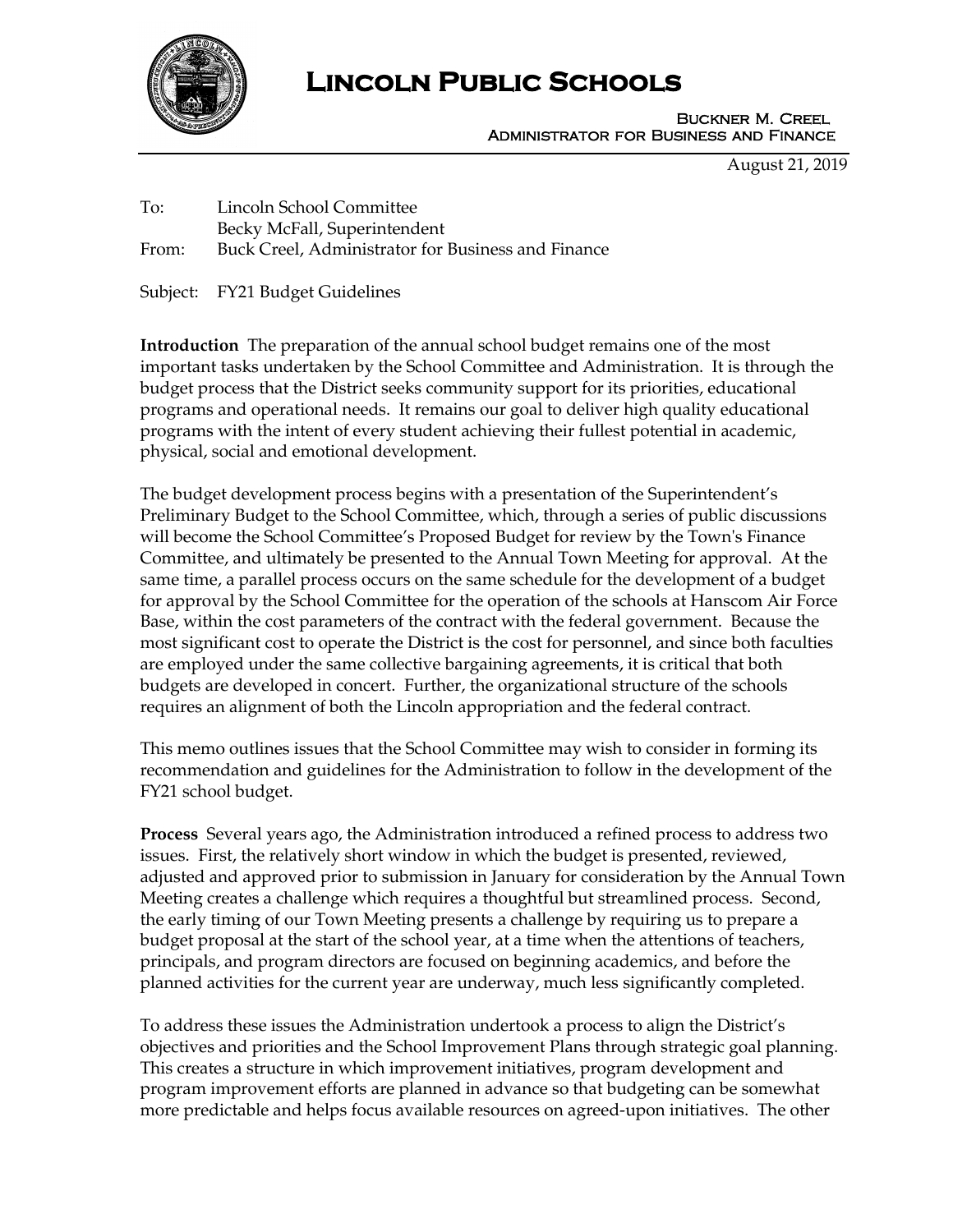adjustment to the District budget process (which allows principals and teachers to focus more on the classroom) is the adoption of a method in which site-based management funds are budgeted on a per-pupil basis and provided to each school as a lump-sum for further allocation in the Spring, at a time when teachers and principals can make more informed decisions about proper allocations.

These site-based management (SBM) funds are used to support, sustain and enhance the regular academic operations of the schools. Uses of SBM funds include consumables, art supplies, small durable items such as calculators and pencil sharpeners, replacement/upgrade books for classroom resource areas, program supplements such as outside storytellers and performers, etc. SBM funds are not used for personnel salaries; facilities expenses such as equipment repairs or electric bills; operational support expenses such as copier maintenance contracts. While this strategy affects a very small portion of the overall budget (~1.5%), it allows for more informed use of resources and more efficient budgeting. It is the Superintendent's recommendation that we continue with these adjustments with appropriate operational modifications to ensure that the process remains transparent and effective.

The administrative team, in collaboration with the School Committee, works to establish the District Strategic Plan. Several strategic objectives are identified, with strategic priorities further outlining how each goal will be achieved and measured. It is our recommendation that we continue to rely on these strategic objectives and priorities to guide decisions about resource allocation and budget requests.

Over the course of the last several budget cycles, we have achieved greater efficiency in the budget. Few, if any, opportunities for further large reductions without changing school programs remain.

Since FY03 the Administration has managed the school budget carefully and ended each year "in the black." This careful management, along with the generous support of the community, the contract with the federal government, collaboration with the Finance Committee on funding strategies for reimbursements (Special Education Circuit Breaker, Medicaid and Erate), and the Administration's consistent attention to grant opportunities has allowed the District to offer a high-quality educational experience for all of our students. We have reduced fees to allow more children to participate in special programs (athletics), created new programs funded through the budget (instrumental music, engineering technology, expanded foreign language), advanced efforts in curriculum development, provided a meaningful mentor program for new teachers and administrators and offered a broaderbased professional development program for teachers. Finally, participating in the Capital Planning process supports the operational budget by funding large-scale technology improvements and large facilities projects through direct warrants on a periodic basis.

In spite of these efforts, the budget is affected by the current state of the economy in general and by the health of the Commonwealth and Town finances in particular. The School Committee and the Administration need to review the impact of these factors on available funds, to be sensitive to changing conditions and to look to the Finance Committee for guidance as appropriate.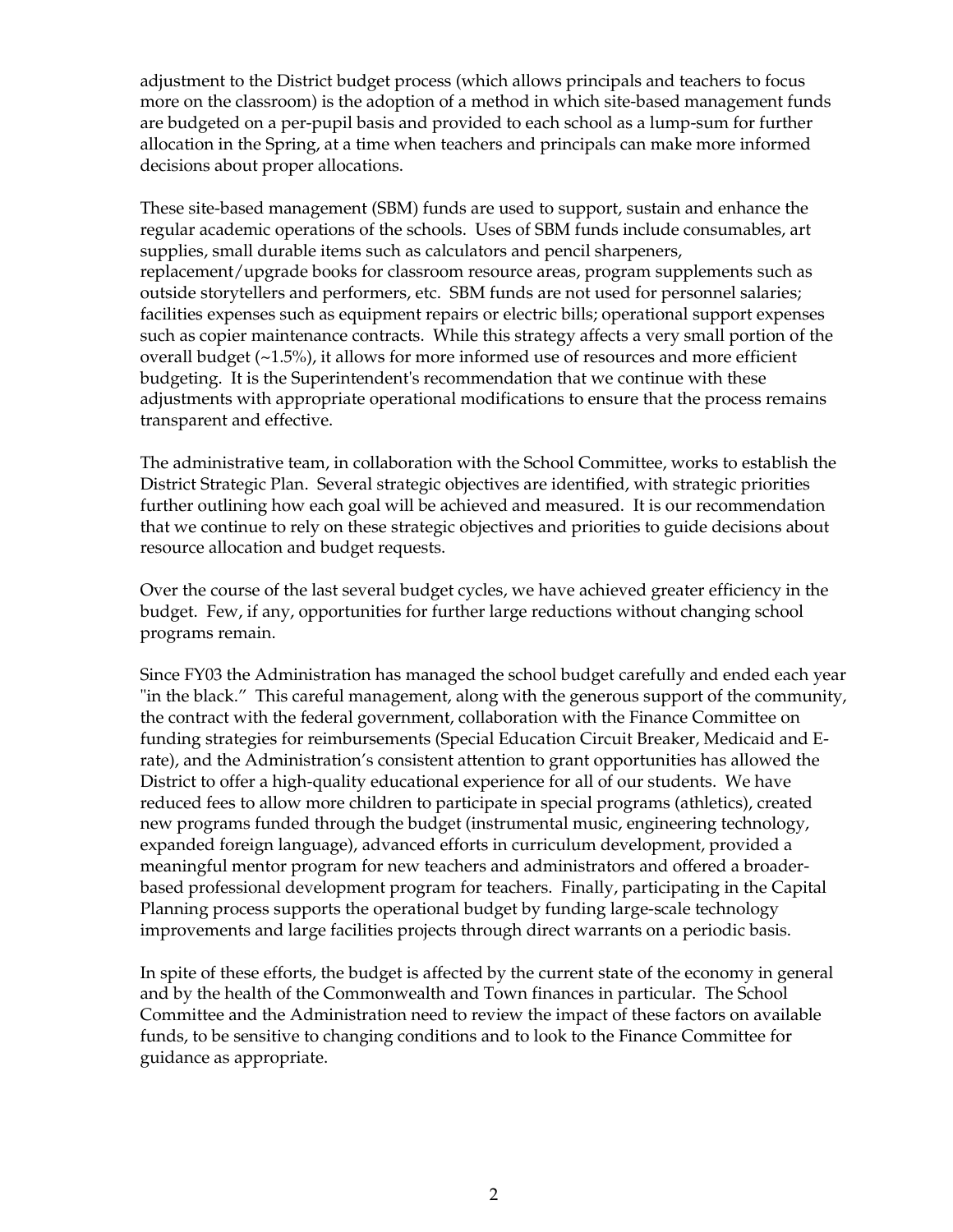**Budget Considerations** The Administration is in the process of preparing its FY21 Preliminary Budget for School Committee review. During the budget development process, we will view our decisions through the lens of our Core Values to ensure that the Preliminary Budget we present is internally consistent with the values we hold:

- Excellence and Innovation in Teaching and Learning
- Respect for Every Individual
- Collaboration and Community

We will propose programs for the FY21 budget which support our Strategic Objectives:

- Educator Growth and Innovation
- Curriculum
- Instruction
- Equity and Culture

We request that the School Committee discuss the budget process and consider the ideas listed in this memo in order to develop and approve guidelines for the development of the school budget.

#### Goal-focused guidelines

- 1. The budget is the primary way that the School Committee and the Town supports the District's educational vision, and our Strategic Objectives and Strategic Priorities are the primary consideration when building the proposed annual budget.
- 2. Maintain class sizes which benefit student learning and adhere to the School Committee's Policy on Class Size and the requirements of the contract to operate the schools at Hanscom AFB. A review of projected enrollments using the District's cohort survival model will be presented with the Preliminary Budget, along with recommendations for changes in numbers of classrooms as required.
- 3. Ensure that improvement initiatives are aligned with the District's strategic objectives and priorities. Potential improvement initiatives will be presented, along with a discussion of funding required.
- 4. Maintain sufficient resources to sustain curriculum development initiatives.
- 5. Maintain the School Committee's commitment to provide high quality professional development and mentoring for new teachers and administrators. The orientation and integration of new faculty into effective teaching teams remains an important consideration and has been aided by the School Committee's support of the mentor teacher program.
- 6. Carefully consider our role as stewards of Town and federal facilities, plan for sensible restorative and preventative maintenance, and consider historical spending patterns and current facilities assessments to develop maintenance budgets. This issue must be considered in light of the facilities projects under discussion at the Lincoln School and planned for the Hanscom schools.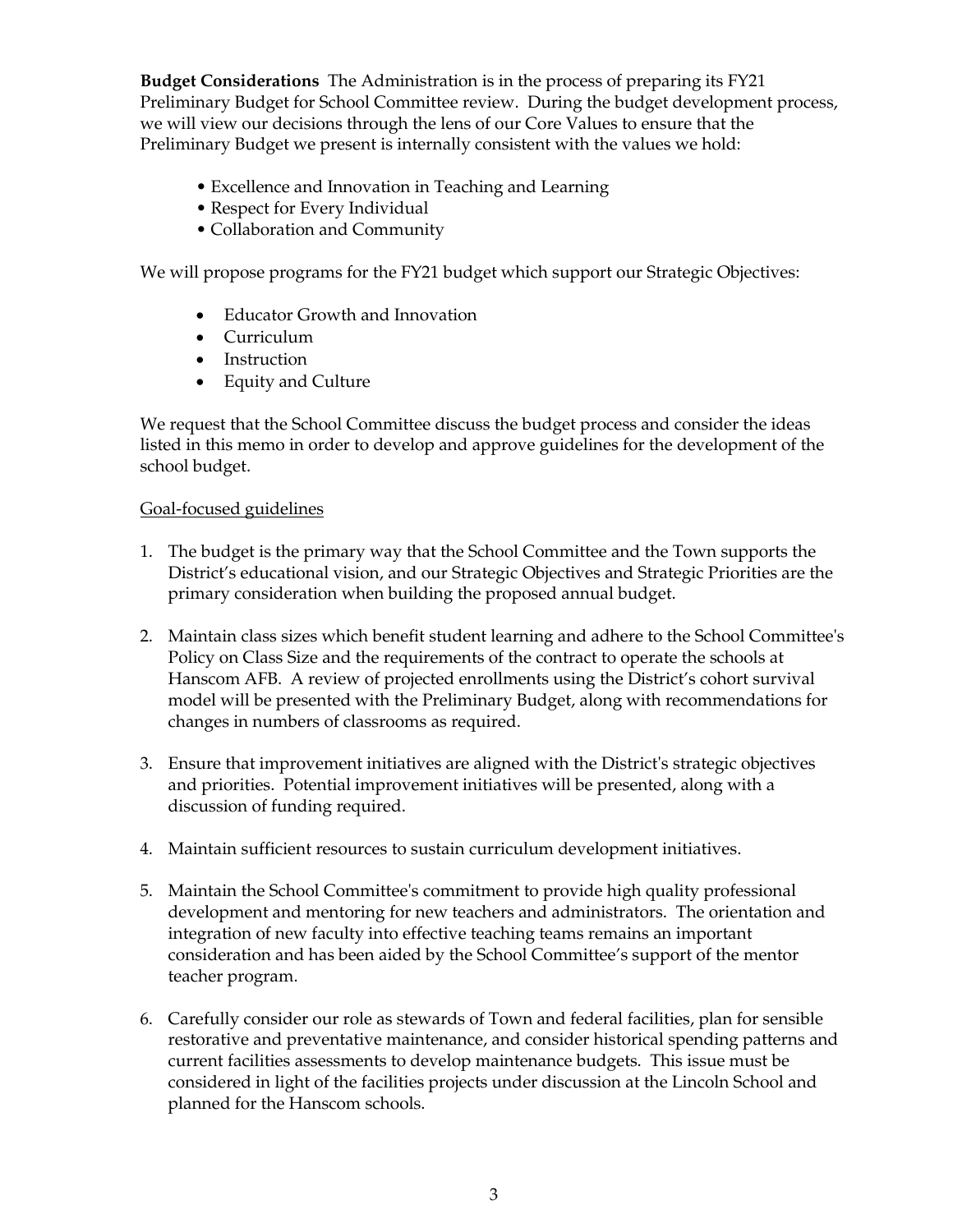- 7. Comply with the criteria set forth in the contract to operate Hanscom schools and maintain comparability to the Lincoln program. Several factors will affect development of the Hanscom portion of the budget:
	- a. The Department of Defense (DoDEA) awarded a two-year contract to the District in June 2018, so the price for various enrollment bands is known for the current year, FY20, but not for the budget year, FY21. Pending additional enrollment discussions, and development of FY21 budget, the administration recommends setting the Hanscom budget at the Band 4 (550-599 students) price.
	- b. Planning for FY21 will assume that the Hanscom Middle School will operate in the new school facility completely out of the construction warranty period which began in April 2016. This will require the estimation of operating costs, with only one year of significant actual experience.
	- c. For school year 2019-2020, the Hanscom Primary School will operate in the new facility during the one-year construction warranty period, during which the maintenance costs should be minimal. The FY21 budget assumes Hanscom Primary School will operate in the new school facility completely out of the construction warranty period.
	- d. Planning will continue for the ongoing Lincoln School Revitalization project. Occupation of the temporary modular classrooms by the Smith grades, and the move of the Brooks grades into the Smith Building, will occur during the early summer of 2020. These costs will be split between the FY20 and the FY21 budgets.
	- e. The costs of operating the Lincoln School in the FY21 configuration are only partially known. While the Brooks building will be largely off-line, theoretically releasing a portion of the utility budgets, the costs of operating the all-electric temporary modular facility are likely to be higher. Closely defining these costs will be a task for the FY21 budget process.
	- f. The population of students with special needs on both campuses will likely continue to increase.

# Budget process-focused guidelines

- 1. Include core program costs in the base budget.
- 2. As appropriate, maintain level services, i.e., this year's program projected at FY21 costs.
- 3. Develop analysis of FTE allocations for special subject areas and staffing needs for existing programs and deploy resources, as necessary, in line with projected enrollments.
- 4. Review programs which include positions initiated or partially funded by expiring gifts, grants, fees and tuitions or recently adjusted programs and examine the financial implications for future costs.
- 5. Include considerations related to:
	- a. cost of living adjustments for non-bargaining group employees.
	- b. contract negotiations with the teacher union during the 2019-2020 school year.
	- c. continue contract negotiations with the secretarial union begun during the 2018- 2019 school year.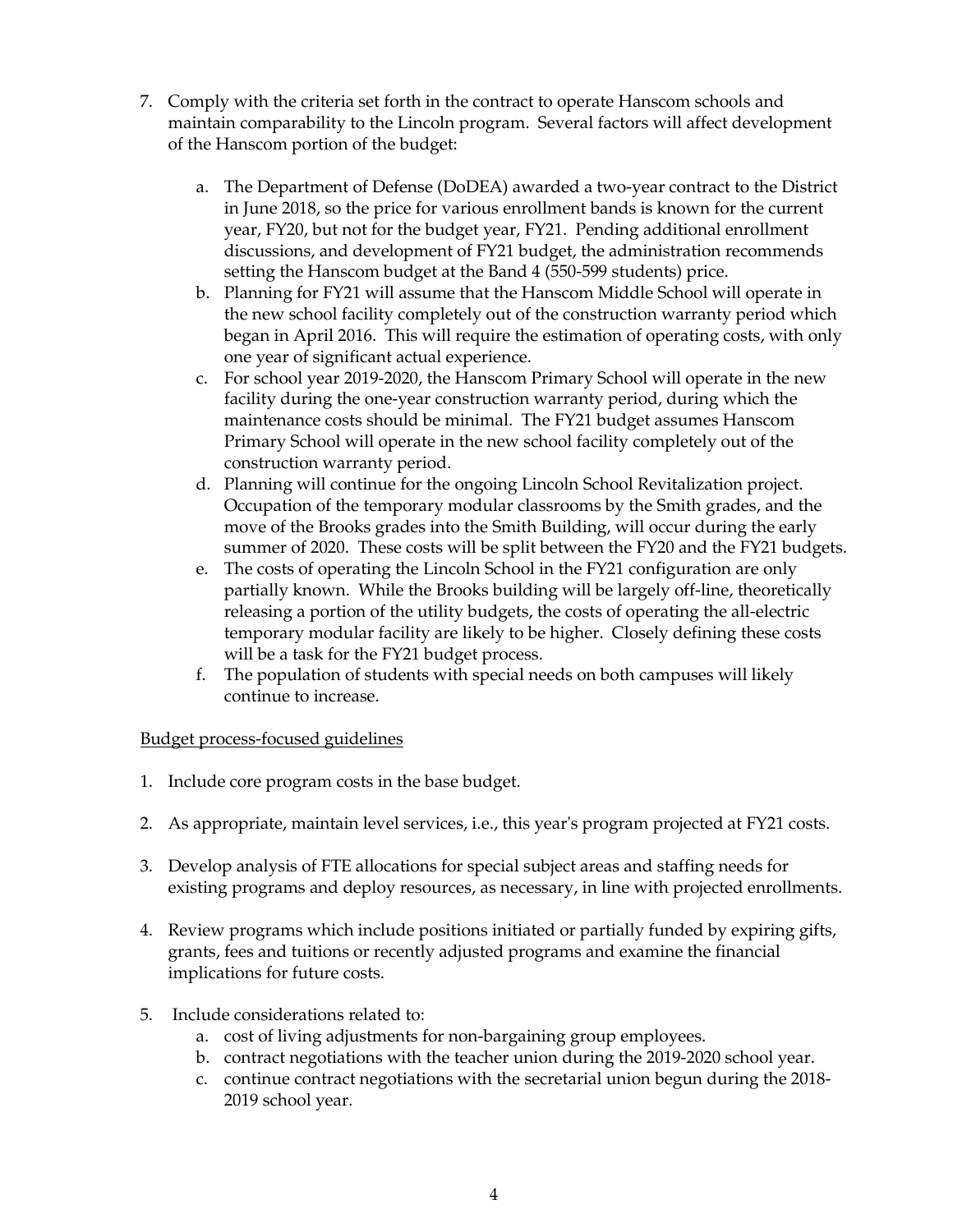- d. impact of a DoDEA contract process for FY21 and later years, projected to begin near the end of the FY21 budget process.
- e. impact of projected increases in the cost of health benefits directly on the Hanscom budget and indirectly on Town finances.
- 6. Carefully monitor usage of fuel and energy, review historical data and build projections in collaborations with the District's energy vendors and collaborative partners. Incorporate the first year of the long-term energy prices locked in during FY18.
- 8. Apply special revenue funds as agreed to with the Finance Committee.
- 9. Maintain METCO enrollment at 91 students if possible but budget for the anticipated enrollment.
- 10. Generally project level funding from state and federal grants, state aid and revolving accounts, e.g., tuition and fees, but analyze on a fund-by-fund basis to reflect specific situations. Recent experience continues to validate this guideline for the state grants as these fund amounts have remained relatively static. For the federal grants, the amounts for some have decreased in each of the last three budget years, and this trend is likely to continue. We will research whether the unexpected increase for FY20 in the SPED IDEA grant (grant 240) is a reversal of the downward trend or a singular event.
- 11. Identify opportunities for savings through both bottom-up and top-down reviews of budget proposals.

**Timeline** Attached is a suggested budget timeline for the School Committee's consideration. Historically, the budget preparation process begins in early September, in advance of the Finance Committee's (FinCom) guidance, with preparation of the Superintendent's Preliminary Budget. The Administrative Council began its process in August and will meet prior to the next scheduled School Committee meeting. The presentation of the Superintendent's Preliminary Budget, currently scheduled for November 21<sup>st</sup>, kicks off the School Committee's active review of the proposed program.

The Administration hopes to receive the FinCom's guidance by October  $15<sup>th</sup>$ . In past years, the cost to maintain level services (this year's program projected at next year's costs) has exceeded the budget amount provided by the FinCom guidance.

**Next Steps** The Administration asks the School Committee to review these proposed considerations and the suggested budget timeline and provide us with your guidance for the FY21 budget preparation process.